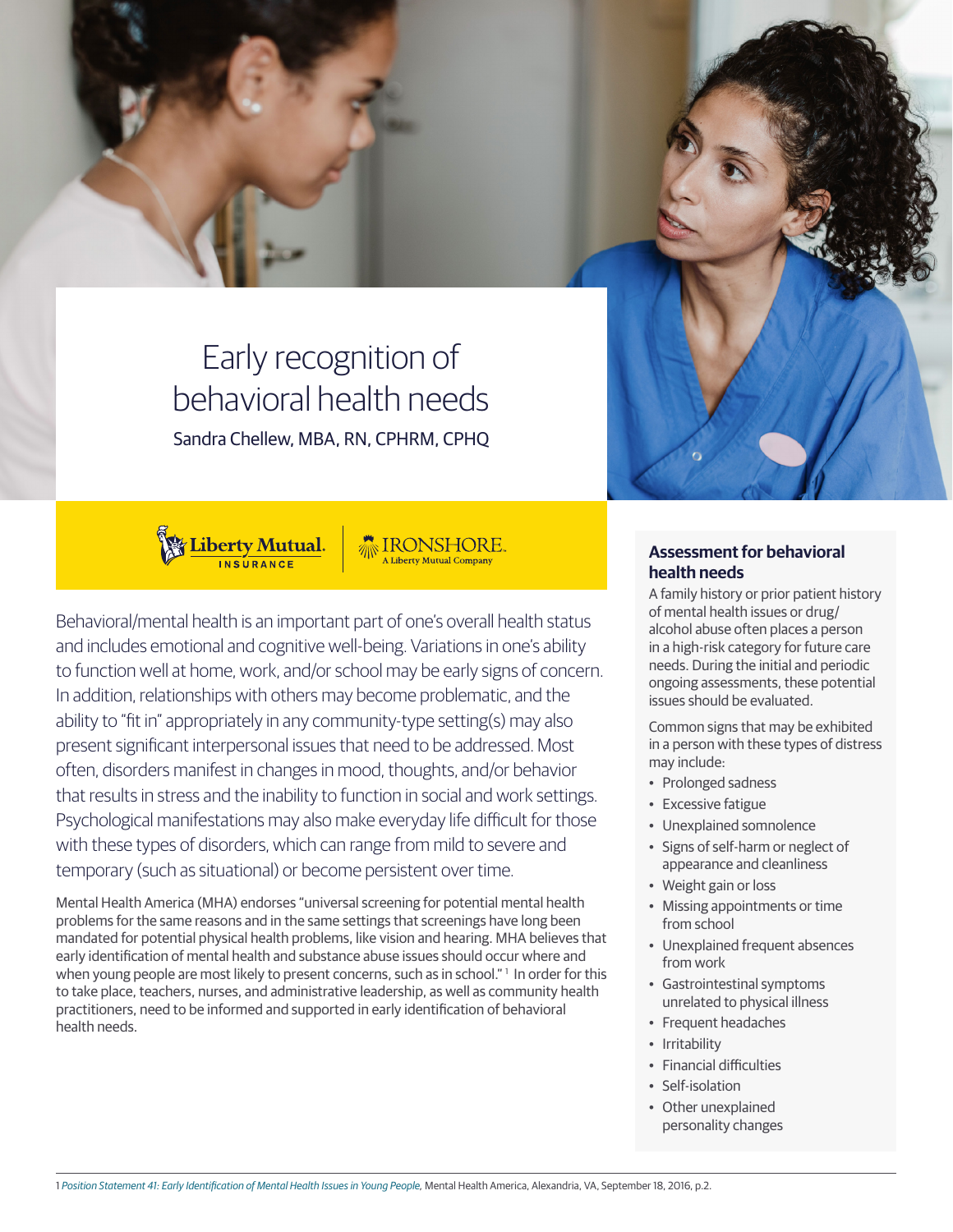## **Common behavioral health issues requiring treatment**

Behavioral health problems affect 20 percent of young people and about two-thirds of those are not getting appropriate help. Research shows that effective treatment can reduce the risk of involvement with the justice system and can improve outcomes as adults.2

During assessments, potential issues should be evaluated. Disorders that may be identified include:

- Drug or alcohol abuse (5.5 percent)
- Major depression (11 percent)
- Severe depression (7 percent)
- Recent cigarette dependence (2.8 percent)
- Bipolar disorder (3 percent)
- Eating disorders  $(2.7$  percent $)^3$

Research cited in a data brief by the Centers for Disease Control and Prevention (CDC) in 2018 indicated that from 2012-2014 an approximate annual average of 30 million physician office visits related to mental health, by patients age 18 and over. Overall, the mental health visit rate for that same age group was 12.5 percent.<sup>4</sup>

Medical/psychological treatment is needed for a history of and diagnoses made related to anxiety, substance abuse, bipolar disorder, psychoses, and significant depression, among others.

# **Barriers to early identification and care**

Unfortunately, many people, including some healthcare workers, do not understand behavioral/mental health issues. There is often still a stigma related to these conditions. This can cause certain people in need to avoid seeking care or delaying treatment, especially in the case of men and minorities. Primary care providers may not be well informed about the preferred methodologies to screen for and treat behavioral health needs. Referrals to specific resources that may be able to help might not be well known or readily available.

In some parts of the country, access to behavioral healthcare may be limited due to:

- Physical distance
- Lack of transportation
- Insurance coverage issues
- The out-of-pocket cost of care
- Insufficient mental health clinics and inpatient beds
- Lack of available convenient outpatient urgent/acute care that may result in people going to emergency departments (EDs) and urgent care centers (UCCs)

Privacy and confidentiality must be maintained in any discussion of behavioral health assessment findings and the treatment that may result, including what may arise in the healthcare workplace. The Health Insurance Portability and Accountability Act of 1996 (HIPAA) applies to all medical and mental health information. Violations of HIPAA are often met with heavy penalties and fines. Therefore, such discussions should be kept strictly on a "need to know" basis. These kinds of matters should never be discussed in any public places. In addition, people with behavioral health issues should always be treated with kindness, dignity, and respect.

# **Benefits of early detection of behavioral health needs and interventions**

Fortunately, with early detection, most of these aforementioned types of conditions respond well to treatment. However, left untreated, some may become chronic illnesses which may be more difficult to manage and may have adverse effects on a person's life.

Failure to treat depression can result in suicide.

Recognizing and treating behavioral health needs early can:

- Prevent an escalation
- Minimize the length of time of the suffering
- Facilitate the return to a normal level of functioning sooner
- Reduce the chance of long-term disability

### **Treatment options**

Depending upon the location and situation a person is in at the time of identification of mental health-related issues, treatment options that can be considered include:

- Evaluation and care by a primary physician
- Referral from primary care physicians, EDs, UCCs, or other healthcare workers such as a psychologist, psychiatric social worker, or psychiatrist
- Outpatient counseling
- Inpatient care in a psychiatric facility in severe cases
- A combination of several of the above services in the short or long term

In order for there to be any value in the early detection of behavioral health issues, resources must be available in communities to assure effective treatment.

### **Risk-management considerations**

In healthcare, early detection of behavioral health needs in coworkers, as well as providers, contractors, students, and leaders, is of critical importance. No one is immune from the possibility of having or developing such conditions. The continual stressors associated with working in healthcare over time, including staffing shortages, long hours, off shifts, and recently the related fears and additional demands of the Coronavirus pandemic and/or other emergencies, may contribute to intensifying behavioral health conditions.

Delivering quality care can be difficult even on a good day. Should a healthcare worker of any type exhibit signs of having mental health-related issues, efforts should be made immediately to discreetly and respectfully address the situation. To not do so would most likely make matters worse by allowing the suffering to continue and increase the chance of providing a less than optimal quality of patient care. In some cases, this may be awkward or difficult, but a resolution should be pursued as soon as the need is identified. The situation should not be permitted to get out of control, possibly causing harm to a patient or another person involved.

If a good relationship exists with the one exhibiting signs or symptoms, an effort should be made to pursue a casual conversation to see if the person will open up and seek help. If that approach is not effective, it may be best to reach out privately and confidentially to a person that both parties trust and respect, to